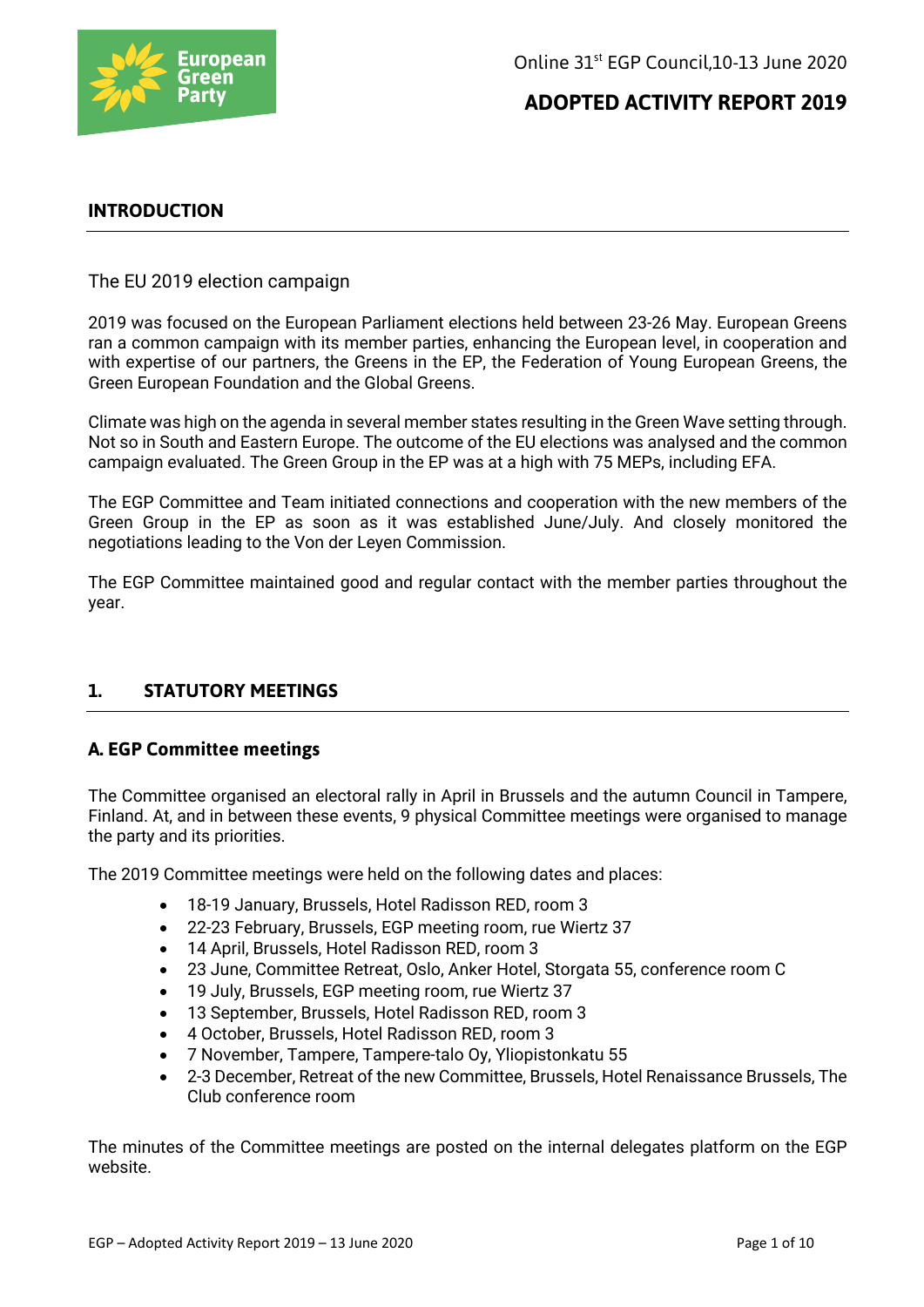

## **B. EGP Council meeting**

The EGP organised one Council meeting in November 2019. The EGP Council of November 2018 decided not to organise a Council meeting in spring and instead to focus on the common campaign for the European elections of May 2019.

#### The Autumn 2019 Council, Tampere, Finland - #EGP30

The 30th EGP Council took place in Tampere, Finland between 8-10 November 2019. The Finnish Green Party, Vihreät – De Gröna was our hosting party. Over 400 participants attended, with a commendable strong local representation of 140 Finnish Greens.

The conference centre Tampere-talo Oy (Yliopistonkatu 55, 33100 Tampere) was selected as venue.

Plenaries at the EGP Council covered:

- $\circ$  Europe in the world Where do we stand in the global coordinate system?
- o 2019 EU Elections campaign
- o Climate emergency: from declarations to action
- o Meet the Finnish Greens, Vihreät De Gröna, with Q&A
- o Keynote speech by Pekka Haavisto, Minister for Foreign Affairs, Finland
- $\circ$  Greens-EFA in EP session: Shaping the new direction for the European Union

Besides the many parallel sessions and workshops, short plenary sessions were held:

- o Presentations of the candidates for EGP Committee election
- o Presentations of the candidates of further internal bodies of the EGP
- o 30th anniversary of the fall of the Berlin Wall
- o Farewell to the outgoing Committee members

On Sunday morning, the Council elected a new EGP Committee, with new Co-Chairs, a new Treasurer and several new further members. The period of the mandate is 2,5 years and runs until May 2022.

The delegates also elected a new Financial Advisory Board, Conciliation Panel, EGP representatives in the Global Greens Coordination – all for a period of 3 years - and a replacement EGP representative for the GEF General Assembly.

Besides resolutions, the Council delegates formally adopted the Accounts Report 2018, the 2020 Budget and Activities Plan and revised Membership fee criteria which now also foresee a financial mechanism for our non-EU member parties.

Further, EGP membership was ended with Latvijas Zelena Partija from Latvia and Zelena Partija Bulgaria.

And Verdi-Grüne-Vërc from South Tyrol, Italy, were welcomed as full members.

Programme: https://europeangreens.eu/tampere2019/programme

New EGP Committee: https://europeangreens.eu/about-us#committee

Adopted documents: https://europeangreens.eu/tampere2019/adopted\_documents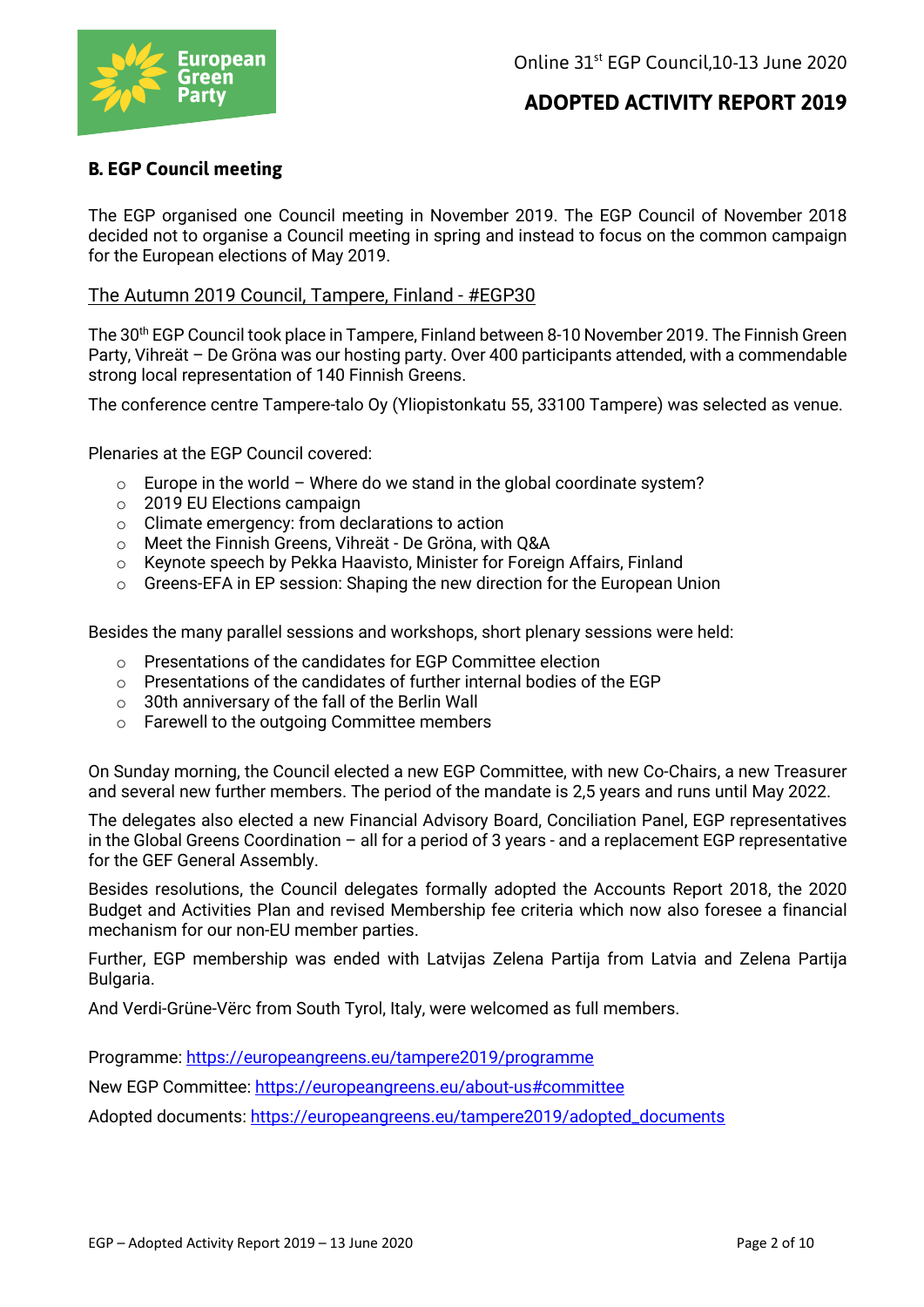

## **2. NON-STATUTORY MEETINGS / ACTIVITIES**

### **A. Common Campaign European election campaign**

The campaign carried the slogan **"Let's Act. Together!"** symbolising the urgent need to ACT on Climate, the need for politics of real action, the need to stay together as Europe, but a Europe that can act to create the changes that are needed, and showing an optimism towards the future.

The campaign period started at the Berlin Council (November 2018) where the 12 Key Priorities and the Green Common Election Manifesto 2019 were adopted. Translations into most EU languages, and Easy-to-Read versions were made available online during the first trimester of 2019. https://europeangreens.eu/priorities-2019-what-european-greens-fight for.

The Common Election Campaign of the EGP was launched on 6 March. It consists of several segments: Leading Candidates, Electoral Rally "The Green Wave", media, Tilt!, member party cooperation.

A comprehensive evaluation of the common campaign was shared with the member parties at the Tampere Council, November 2019

#### **Leading candidates**

The Berlin Council in November 2018 elected Ska Keller and Bas Eickhout as the Green Leading Candidates, to be the Green voice in the European debate and to strengthen the Green voice in the national debates; this through different activities:

- Meetups organised by EGP (9) and Member Party visits (13) upon the member party's request.
- Debates presidential candidates (3)
	- o Maastricht University, 29 April. With Bas Eickhout.
	- o European University Institute, Florence, 2 May. With Ska Keller.
	- o Eurovision Debate, Brussels, 15 May. With Ska Keller.
- Pledges and questionnaires. European Greens received over 50 requests from civil society for pledges of commitment and engagement.
- External Events (17) European Greens received many invitations for events and debates for which EGP arranged speakers if the leading candidates were not available.

The Green Leading Candidates of course being the Green Family Candidates for the Presidency of the EU Commission.

### **The Green Wave - EGP Campaign Rally, Brussels, 13 April 2019**

https://together.europeangreens.eu

The Rally was the biggest EGP electoral event in the lead-up to the European elections 2019 and energised and engaged the European Greens for the final stage of the campaign. Over 600 participants from all over Europe were calling for change and delivering a hopeful narrative for the future. The event was structured as a mix between politics and entertainment, starting with speeches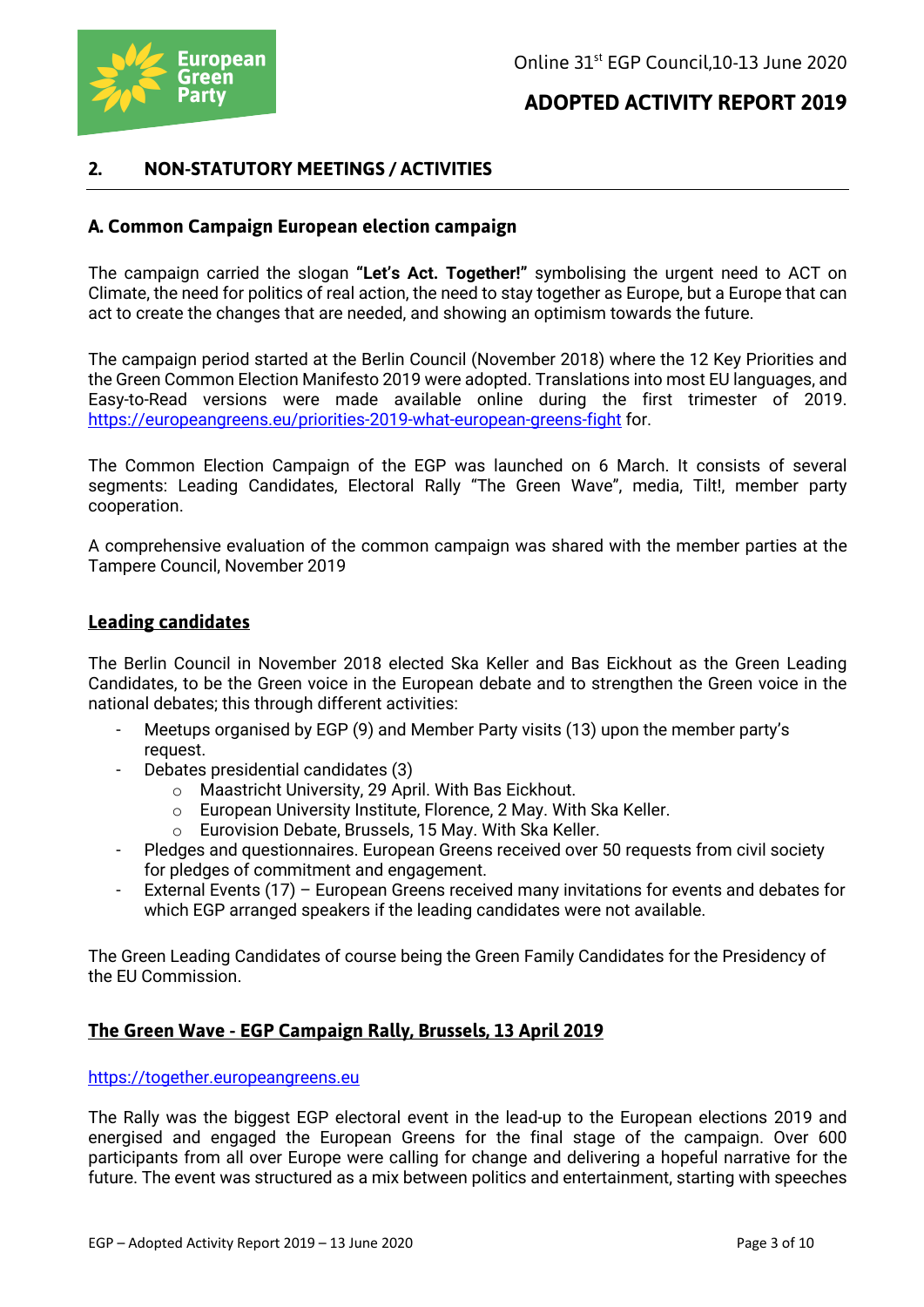

by politicians, experts and activists, and ending in a celebratory atmosphere with a concert / DJ set.

Originally, the Rally was planned to happen in Amsterdam, co-hosted by GroenLinks. Several visits to prepare and scout for venues were organised between December 2018 and February. On 23 February the EGP Committee decided to hold the Rally in Brussels, keeping the date of 13 April. As venue, the Wild Gallery (11, rue du Charroi, 1190 Brussels) was selected. Several buses were organised to bring participants from big cities in Europe to the Rally.

Complementary meetings on 13 April:

- $\circ$  Saturday afternoon, Greens in EP: training and presentation information campaign for candidates running for MEP (venue: Wild Gallery)
- o Saturday afternoon, EGP co-organised with European Youth Forum and FYEG: Green Youth Day – with the Leading Candidates. Originally planned to happen in Amsterdam as well, it was also moved to Brussels. Aimed to engage young people in the European Elections 2019 (Venue: La Tricoterie, rue Théodore Verhaegen 158, St Gilles, Brussels)

#### **Media**

The EGP Campaign team continued its work with the agency Reform Act. Running a digital campaign in 28 countries in dozens of languages has many challenges that cannot be compared to a 'simple' national campaign. On 6 March, at the launch of the campaign the EGP shared a design pack and manual with the member parties, with logos, colours, backgrounds, posters, fonts and video assets, to optimise the commonality of the campaign. EGP produced a staggering amount of over 500 visuals and well over 50 videos during the campaign, most of them made in house by our Media Team (for example profile lead candidates, Our 12 electoral priorities, Europe Day, Climate Change, Hope).

From March onwards, interactive 'Online Activities' were published on Tilt and all social media leading up to the elections: You Effect, Gender equality, birthday weather, press freedom, and several short Get-Out-The-Vote videos - produced by Reform Act - building up in the last phase of the campaign.

In April, EGP had 166 volunteers in place for webcare and translations; managing the discussions and responding to comments on our social media in April and May. Facebook (and Instagram) not allowing advertisement on their accounts between 15 April to 9 May has definitely taken its toll. Nevertheless, a full account on social media numbers, press wraps of the respective events and debates shows EGP increased its outreach considerably. In average, online activities reached 2 million users of Facebook and Instagram.

### **Tilt!, the ChangeMaking Network**

Tilt! started in June 2018 and has since then become a big and lively platform of almost 200.000 Europeans who care about European values that are close to us Greens. Fast and good quality translations of the campaigns in as many languages as possible, as well as Facebook advertisement (advertisement was interrupted between mid-April and 9 May), are key for its success. Close cooperation with the partners and the member parties is very important.

The Tilt! platform was an important tool for the online activities of the common campaign 2019.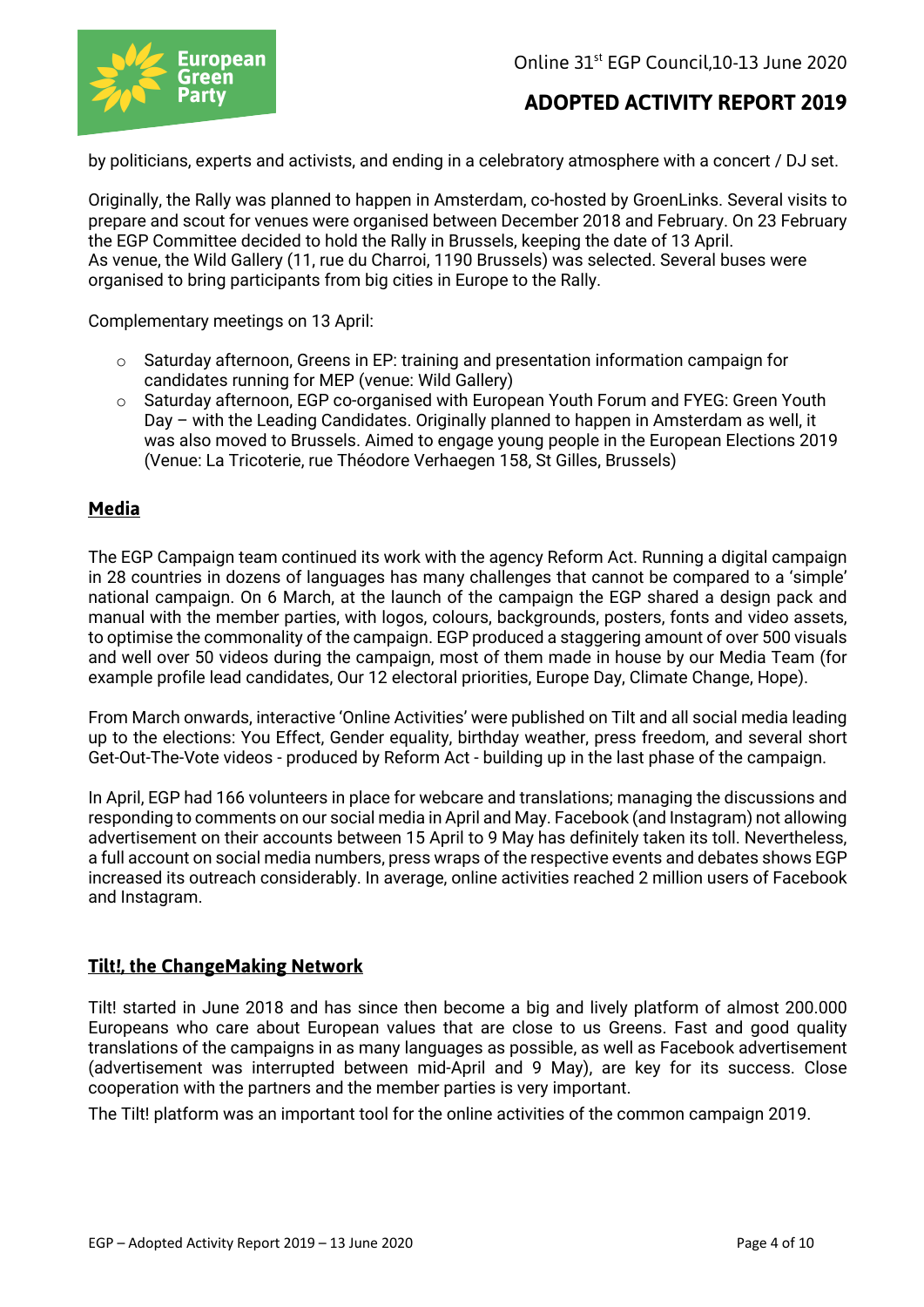

### **Member Party Cooperation**

The EGP has analysed in detail the level of cooperation and engagement of the respective EU member parties in the 2019 common campaign. More specifically, the participation in the Campaign WG, the Manifesto WG, the campaign/media team communication channels (Slack), campaign events, use of digital content provided by EGP and in the Tilt! campaigns. The conclusion is that cooperation is increasing considerably with every EU campaign, but that there is a lot of potential for improvement.

### **B. Trainings – towards 2019**

During 2019 the EGP invested in trainings and experience-gathering:

- A team retreat/training took place end January 2019 when most of the additional campaign staff was hired
- A training for the EGP volunteers was held in March 2019
- A team training was held on the Get-Out-the-Vote campaign in April 2019

### **C. Green Party Leaders meetings**

In 2019, the EGP Committee organised several meetings with the Party Leaders of the member parties, only one of which a physical meeting. The Committee started using the online Zoom meeting tool for brief meetings with the Party Leaders on certain topics of common interest.

- 6 March: online PLM for a presentation of the EGP common election campaign elements
- 29 May: online PLM for a first reaction on the European election results
- 6 June: online PLM on state of play new Green Group building
- 12 September, PLM, Brussels, to discuss the political situation post EU elections and present the new Green Group in the European Parliament. Venue: L42, rue de la Loi 42, 1040 Brussels
- 26 November, online PLM green position on VDL Commission

### **D. Fact Finding Missions to the member parties**

- June, Fact Finding Mission to Latvia
- July, Fact Finding Mission to Bulgaria
- September, Fact Finding Mission to South Tyrol, Italy

## **E. Working Groups meetings**

The regular Working Groups did not organise specific meetings but cooperated horizontally in the common election campaign.

The WG Revision of Membership Fees prepared a proposal for the Autumn Council and held meetings on:

- o Friday, 7 June, Brussels
- o Saturday 20 July, Brussels
- o 27 September, Brussels, Treasurers meeting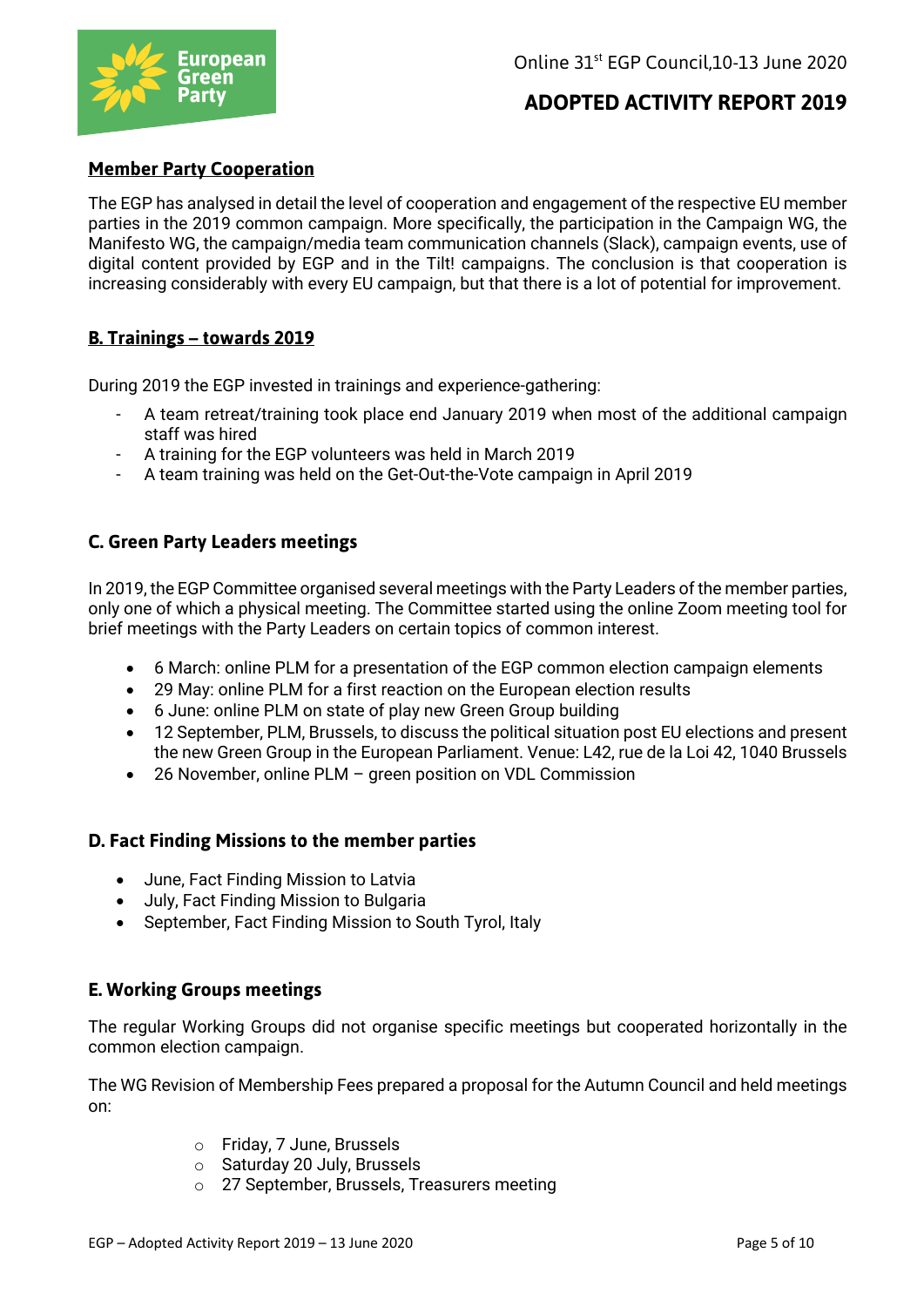

## **F. Networks meetings**

In this election year, the EGP Networks overall cooperated horizontally in the common election campaign.

- Gender Network
	- $\circ$  April, Publication of brochure: Empower. Fight. Resist Five years of feminist struggle in Europe.
		- o EN:
			- https://europeangreens.eu/sites/europeangreens.eu/files/AAFF\_EMPOWER%20FIGH T%20RESIST\_xarxes.pdf
		- o ES:
			- https://europeangreens.eu/sites/europeangreens.eu/files/AAFF\_EMPODERA\_LUCHA \_RESISTE\_xarxes.pdf
		- o November, Tampere Council, parallel session workshop: The Paradox of Equality in Finland and Europe
- Local Councillors Network Green Cities
	- $\circ$  June, Oslo, Norway, Conference Cities for the Future, the Green Way https://europeangreens.eu/oslo2019/programme venue: DOGA, Hausmanns gate 16, 0182 Oslo
	- $\circ$  October, Vienna, Austria EGP was involved in the preparation of the Central European Round Table meeting of local councillors (event postponed due to the national elections of 29 September)
	- o November, Tampere Council: parallel sessions: meet the Greens in Tampere + How can EGP support local councillors
- Disability Network
	- $\circ$  November, Tampere Council, parallel session workshop: Accessible and sustainable travel in Europe
- European Network of Green Seniors (ENGS):
	- o November, Tampere Council: General Assembly + parallel session: presentation of the new Finnish Policy for the Elderly

## **G. Other meetings**

### EGP New Year's reception 2019

The EGP Committee organised a new year's reception on the evening of Wednesday 23 January in Atelier 29, Rue Jacques de Lalaing, 1000 Brussels. Invitations went out to the EGP's partners, to all Greens based in Brussels, to journalists and NGO's. Over 200 people attended.

### COP 25, 'Chile'-Madrid, Spain, December 2019

EGP Committee members participated in several activities at the COP25 held in Madrid, Spain, between 2-13 December; Climate March on 6 December, an informal meeting organised by Greens-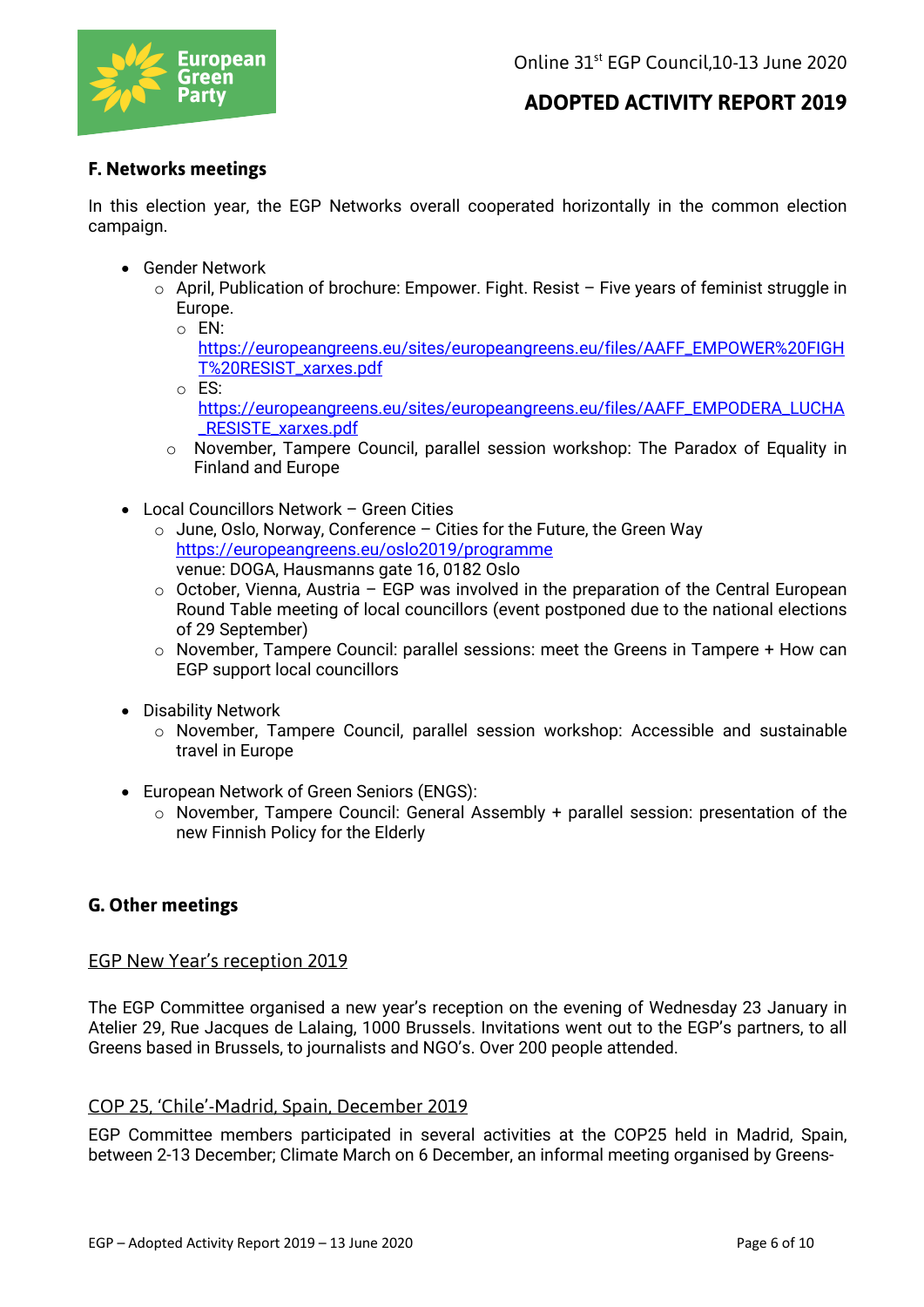

EFA in EP on 9 December, a dinner arranged by the Global Greens on 10 December, and a public event organised by EQUO, "Urban challenges for climate emergency" on 11 December. GEF set up a Green Hub in Madrid during the COP25 to provide a meeting point for members of the Green Family.

### **3. PARTNERS**

### **A. Greens-EFA in EP**

EGP is represented in the Green Group Bureau meetings. The Committee continued its strong working relationship with the Greens-EFA in EP in the run up to the elections. Regular meetings between the EGP Co-Chairs, the Green Group Co-Presidents, the Secretary Generals and the Leading Candidates took place (Committee of 7). There have also been daily bilateral contacts between the staff of the Group and of the EGP in the different departments (press/campaign/advisors).

Post elections, the EGP Committee and staff initiated contact and cooperation with the new Bureau and made introductions to the new MEPs in the Green Group in the EP.

Further cooperation included:

- $\circ$  Promotion of the Greens-EFA information campaign through the EGP channels between April and May
- o 24 January, Brussels, Communications and Network meeting.
- o Several EGP Committee and staff members participated in the Greens-EFA study days, held in London between 14-16 October
- o November Tampere Council, Greens-EFA plenary session at the November Tampere Council: Greens-EFA Shaping the new direction for the European Union

### **B. Green European Foundation (GEF)**

For most of our research, political analysis and information platforms we continued to rely on the expertise of our partner GEF. EGP is represented in the GEF General Assembly and can attend the Board meetings and Strategy meetings.

Further cooperation included:

- o EGP promoted GEF's e-learning tools through the EGP channels
- $\circ$  June, Oslo, GEF held a parallel workshop at the Local Councillors Conference A Charter for the Smart City
- o November, GEF set up a stand at the Tampere Council
- $\circ$  EGP supported GEF's EGAT programme (European Green Activist Training) throughout the year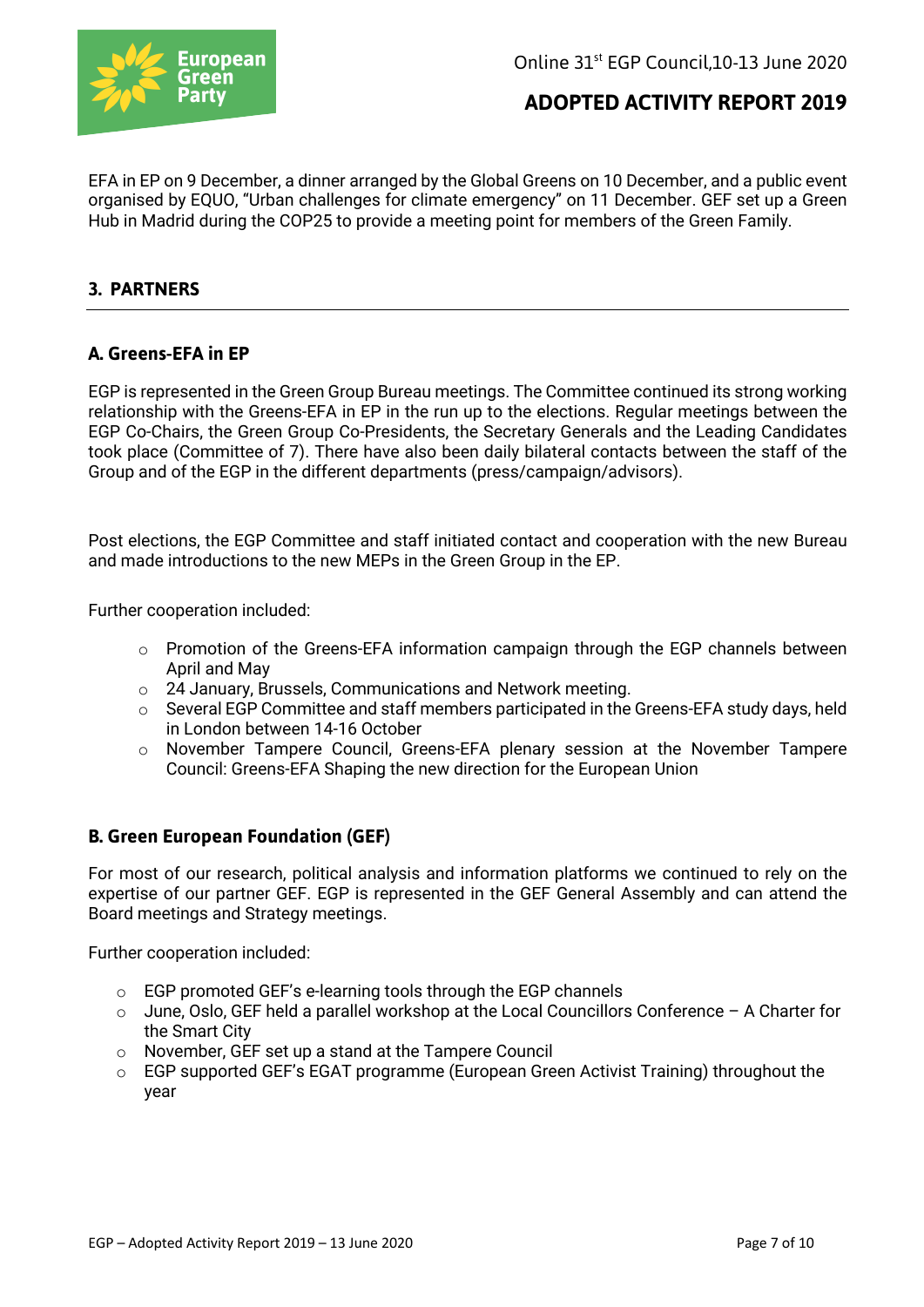

## **C. Federation of Young European Greens (FYEG)**

FYEG is represented in the Committee meetings with one of the co-spokespersons. EGP Committee members participated in FYEG events. The cooperation with our youth partner FYEG was close, consistent and very fruitful in the framework of the 2019 EU election campaign.

#### **EGP/FYEG event 'Be Brave, Green Europe!' on 29-30 March 2019 in Madrid**

The "Be Brave, Green Europe!" event in Madrid brought together around 100 young Greens from across Europe to celebrate Young Green candidates, launch the youth election campaign, and learn about upcoming actions leading up to the May elections. The workshops on the first day helped to locate the campaign's key themes and clarify how local Young Green can take these themes over while adapting them to their specific contexts. The campaign rally was the highlight of the event, gathering candidates, representatives of the local Greens as well as guests from social and ecological movements. Local people who were curious also joined the rally. The speeches flowed well with each other, and the mix between interactive sessions such as the fishbowl with local activists and speeches was well-balanced. The interpreters did a fantastic job at turning this into a bilingual event, and the venue was welcoming and warm.

FYEG also held several meetings at the EGP Council in November 2019:

- $\circ$  On Friday, 8 November in the evening, a Youth event on climate injustice was organised in cooperation with FYEG and the Finnish Greens youth wing, Vihreät nuoret: "Climate change - What the f#&%!?". The event took place in Bar Passion, Tullikamarin aukio 1 in Tampere.
- $\circ$  FYEG also held a parallel session meeting at the Tampere Council on "the Youth Role in the EP elections ".

### **D. Global Greens**

The Global Greens started preparing their next Congress in 2021, drawing up recommendations for a climate smart Congress, looking for local coordinators to set up satellite events. They held a parallel session at the EGP Council in November 2019. Main topic on the agenda was the next Global Greens Congress: "How the Global Greens 2021 Congress will take climate and democracy action together with Your Green Party".

Global Greens organised a dinner and drinks during the COP25 on 10 December in Madrid.

### **E. European Movement International (EMI)**

EGP has been member of EMI since May 2018, and attended in 2019:

- $\circ$  the 'Democracy Alive' festival they organised in Den Burg, NL, between 11-13 April. An EGP team set up an EGP stand.
- o the EMI Federal Assembly, Helsinki, 8 November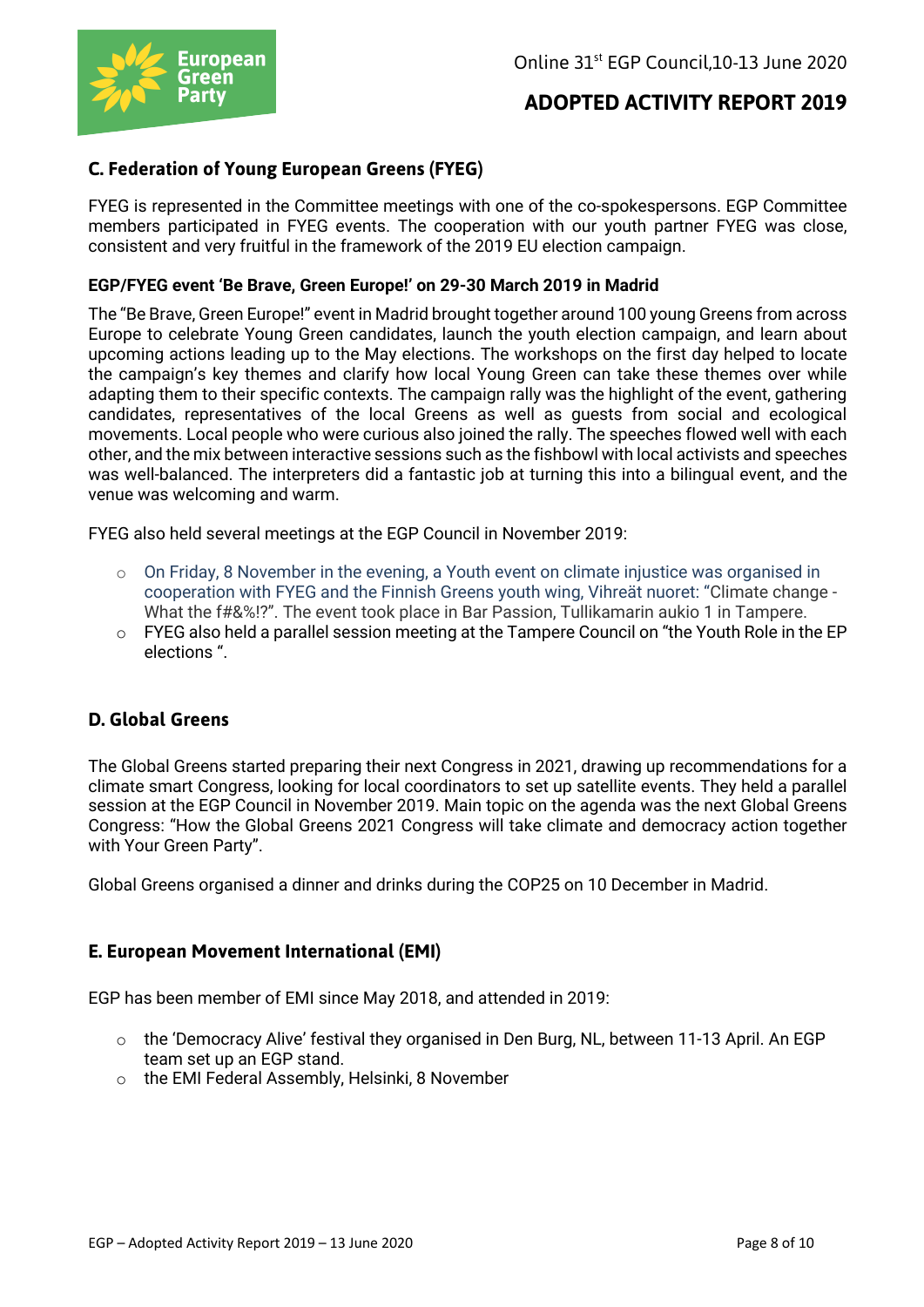

### **4. ORGANISATION**

### **A. EGP Team and office space in campaign times**

The EGP office counted 14 full time equivalents before 2018. It was enlarged to 34 staff members at the peak of the EU election campaign. In 2018, the previous office units were dissolved and the organigramme was reshaped to better match the structure and the work during the election campaign. Under the general supervision of the Secretary General, the newly hired campaign manager and the office manager functioned as second line managers, the campaign manager having the overall content-related responsibility and the office manager in charge of all administrative issues. The new teams during the campaign period consisted of media, lead candidates, TILT, member parties and messaging, event management, Committee assistance and finances/HR.

To accommodate the additional staff, the meeting rooms of the office were turned into regular work office, and a second apartment was hired from December 2018 till August 2019 for meetings and trainings.

### **B. Green Wave: Team and office space after the successful EU elections**

All work contracts of the campaign staff ended between July and October 2019. The work contracts of four campaign staffers (among them two for TILT) were extended until the end of the year 2019, with the goal of not losing their experience and expertise after the election campaign had ended and before new recruitments would be started end 2019.

Knowing that the good EU election results would lead to a considerable increase in EP funds which would allow an increase in activities, events and projects that the EGP could organize in 2020, the Committee took the decision to increase from 2020 on the number of staff in the office and to look for a larger office space.

Looking for bigger office space became necessary because the current location at Rue Wiertz 31, EGP's official seat since 2004, had become too small for the increased amount of staff. After intensive search, based on a needs assessment of the future EGP office, and after comparison of the three most interesting venues, the Committee decided to opt for a building in the European Quarter, around the corner of the Commission seat at Berlaymont and with 15 minutes walking distance from the European Parliament, at Rue du Taciturne. Negotiations with the owner for a long-term rental contract started and a 9-year contract, with the option to stop the contract after 5 years (end of the ongoing EP term) was finally signed.

In parallel, a restructuring of the office was initiated, taking into account the increased number of staff and the need for a middle management level. The Committee adopted the new structure at its December 2019 meeting. The essential elements were the implementation of four newly shaped units (Program, Policy-Strategy-Competence Development, Communication and Administration) with a head of unit as team leader for each. We started hiring new staff end 2019 / beginning 2020, and an intensive office retreat was organized in December 2019 to implement the new structure.

All posts were filled at the time of this report, and the office move to the new premise will take place as soon as the Corona crisis has come to an end.